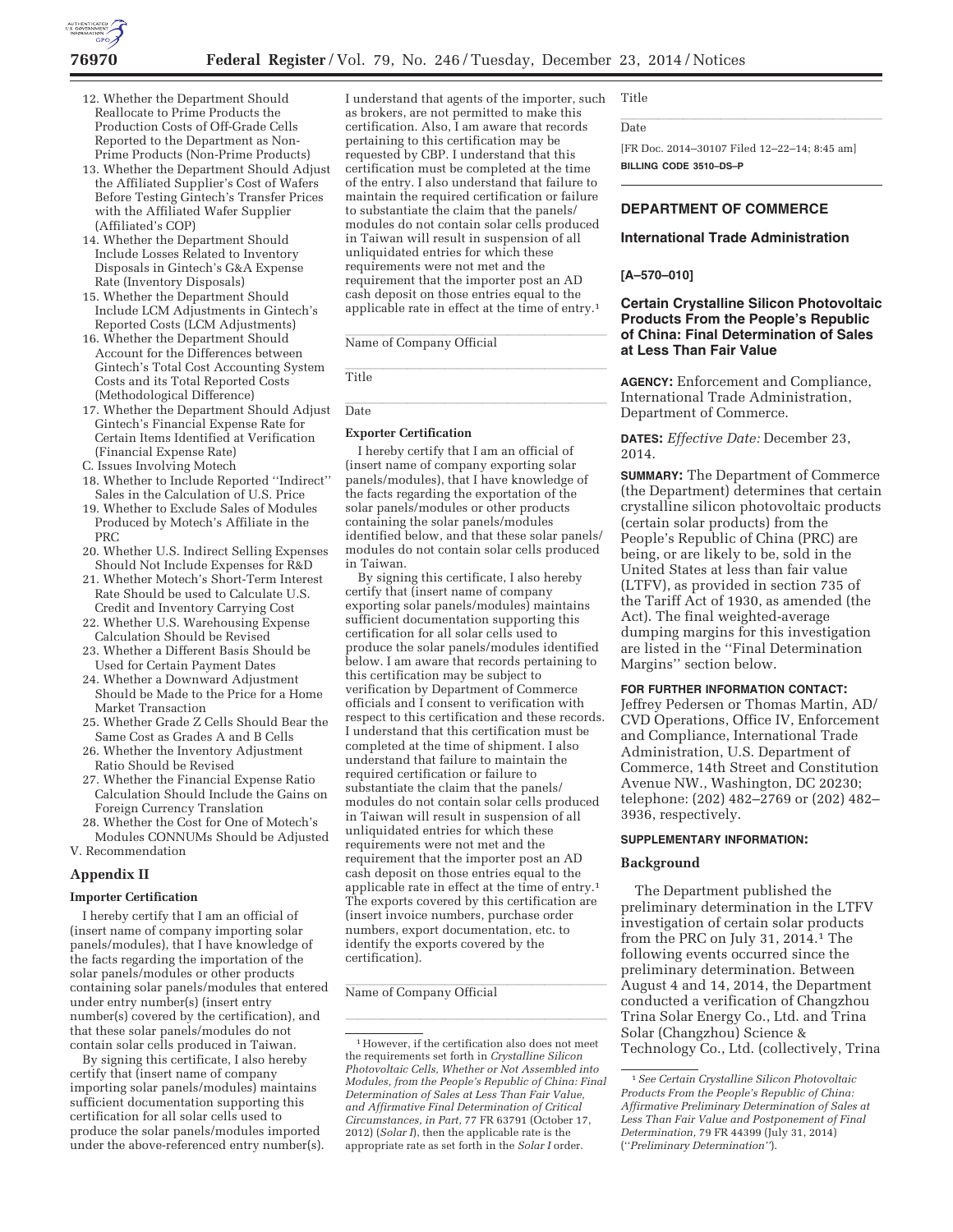Solar) in Changzhou, PRC, and conducted a verification of their U.S. sales affiliate, Trina Solar (U.S.) Inc., in San Jose, California. Between August 7 and 20, 2014, the Department conducted a verification of Renesola Jiangsu Ltd., Renesola America Inc., Jinko Solar Import and Export Co., Ltd., and Jinko Solar (U.S.) Inc., in Shanghai and Yixing, PRC, and in San Francisco, California.2 The Department issued the verification reports regarding Trina Solar on September 26, 2014.3 The Department issued the verification reports regarding Renesola/Jinko on September 30 and October 2, 2014.4

On October 3, 2014, in response to interested parties' comments on the scope of this investigation, the Department announced that it was considering the possibility of a scope clarification, described the possible clarification, and provided interested

3*See* Memorandum to the File, from Erin Kearney, Patrick O'Connor, and Jeff Pedersen, International Trade Compliance Analysts, AD/CVD Operations, Office IV, titled ''Verification of the Sales and Factors of Production Information Submitted by Changzhou Trina Solar Energy Co., Ltd. in the Antidumping Duty Investigation of Certain Crystalline Silicon Photovoltaic Products from the People's Republic of China ("PRC"), dated September 26, 2014; *see* Memorandum to the File, from Patrick O'Connor and Jeff Pedersen, International Trade Compliance Analysts, AD/CVD Operations, Office IV, titled ''Verification of Trina Solar (U.S.) Inc. in the Antidumping Duty Investigation of Certain Crystalline Silicon Photovoltaic Products from the People's Republic of China (''PRC''),'' dated September 26, 2014.

4*See* Memorandum to the File, from Thomas Martin, Lilit Astvatsatrian, Theresa Deeley, International Trade Compliance Analysts, AD/CVD Operations, Office IV, titled ''Verification of the Sales Responses of Renesola America Inc. in the Antidumping Investigation of Certain Silicon Crystalline Photovoltaic Products from the People's Republic of China,'' dated September 30, 2014; *see*  Memorandum to the File, from Thomas Martin, Lilit Astvatsatrian, Theresa Deeley, International Trade Compliance Analysts, AD/CVD Operations, Office IV, titled ''Verification of Jinko Solar Import & Export Co., Ltd. and Jinko Solar (U.S.) Inc. in the Antidumping Duty Investigation of Certain Crystalline Silicon Photovoltaic Products, from the People's Republic of China (''PRC''),'' dated September 30, 2014; *see* Memorandum to the File, from Thomas Martin, Lilit Astvatsatrian, Theresa Deeley, International Trade Compliance Analysts, AD/CVD Operations, Office IV, titled ''Verification of the Sales and Factors Responses of Renesola Jiangsu Ltd. in the Antidumping Duty Investigation of Certain Silicon Crystalline Photovoltaic Products from the People's Republic of China,'' dated October 2, 2014.

parties with an opportunity to submit comments on the potential clarification.5

On October 16, 2014, Trina Solar, Renesola/Jinko, SolarWorld Americas Inc. (Petitioner) (formerly SolarWorld Industries America, Inc.), the Government of the PRC, a U.S. importer, Suniva Inc., and certain separate rate applicants submitted case briefs.6 From October 22, 2014 to October 27, 2014, Trina Solar, Renesola/Jinko, Petitioner, and certain separate rate applicants submitted rebuttal briefs.7

6*See* Letter from fourteen separate rate applicants, ''Re: Antidumping and Countervailing Duty Investigations of Certain Crystalline Silicon Photovoltaic Products from the People's Republic of China, and Antidumping Duty Investigation of Certain Crystalline Silicon Photo voltaic Products from Taiwan: Respondents' Case Brief,'' dated October 16, 2014; Letter from the PRC Government, ''Re: Government of China's Case Brief: Certain Crystalline Silicon Photovoltaic Products from the People's Republic Of China,'' dated October 16, 2014; Letter from Asun Energy Co., Ltd. (a/k/a Suzhou Asun Energy Co., Ltd.), ''Re: Administrative Case Brief: Antidumping Duty Investigation of Certain Crystalline Silicon Photovoltaic Products from the People's Republic of China (A–570–010),'' dated October 16, 2014; Letter from Trina, ''Re: Certain Crystalline Silicon Photovoltaic Products from the People's Republic of China; Case Brief of Changzhou Trina Solar Energy Co., Ltd.,'' dated October 16, 2014; Letter from Renesola, ''Re: Certain Crystalline Silicon Photovoltaic Products from China; Case Brief,'' dated October 16, 2014; Letter from Junco, ''Re: Certain Crystalline Silicon Photovoltaic Products from the People's Republic of China: Case Brief,'' dated October 16, 2014; Letter from Hanwha QCELLS USA, Inc., ''Re: Certain Crystalline Silicon Photovoltaic Products from the People's Republic of China,'' dated October 16, 2014; Letter from Suniva, Inc., ''Re: Case Brief on Scope Issues Certain Crystalline Silicon Photovoltaic Products from China and Taiwan,'' dated October 16, 2014; Letter from tenKsolar (Shanghai) Co., Ltd., ''Re: Certain Crystalline Silicon Photovoltaic Products from the People's Republic of China and Taiwan– Case Brief,'' dated October 16, 2014; Letter from SNJ Enterprises LLC dba Zamp Solar and Quebec Inc. dba RDK Products, ''Re: Certain Crystalline Silicon Photovoltaic Products from the People's Republic of China: Case Brief,'' dated October 16, 2014; Letter from Petitioner, ''Re: Certain Crystalline Silicon Photovoltaic Products from the People's Republic of China: Case Brief of Solar World Americas, Inc.,''

dated October 16, 2014. 7*See* Letter from Hanwha SolarOne (Qidong) Co., Ltd. and Hanwha SolarOne Hong Kong Limited, ''Re: Rebuttal Brief: Antidumping Duty Investigation of Certain Crystalline Silicon Photovoltaic Products from the People's Republic of China (A–570–010),'' dated October 22, 2014; Letter from Asun Energy Co., Ltd. (a/k/a Suzhou Asun Energy Co., Ltd.), ''Re: Rebuttal Brief: Antidumping/ Countervailing Duty Investigations of Certain Crystalline Silicon Photovoltaic Products from the People's Republic of China,'' dated October 22, 2014; Letter from Shangluo BYD Industrial Co., Ltd. and Shanghai BYD Co., Ltd. ''Re: Crystalline Silicon Photovoltaic Products from the People's Republic of

Although certain parties requested that a hearing be held, on October 24, 2014, all requests were subsequently withdrawn. Thus, the Department did not hold a hearing with respect to this investigation.

# **Period of Investigation**

The period of investigation (POI) is April 1, 2013, through September 30, 2013. This period corresponds to the two most recent fiscal quarters prior to the month of the filing of the petition, which was December 2013.8

#### **Scope Comments and Scope Clarification**

As indicated in the ''Background'' section above, the Department received comments regarding the scope of this investigation from numerous interested parties. The Department summarized these comments and addressed them in the accompanying Issues and Decision Memorandum.9 As explained in the Issues and Decision Memorandum, we have clarified the scope language such that subject merchandise includes all modules, laminates and/or panels assembled in the PRC that contain crystalline silicon photovoltaic cells produced in a customs territory other than the PRC.10 The scope of the investigation for this final determination is below.

China and Taiwan: Rebuttal Brief,'' dated October 22, 2014; Letter from Changzhou Almaden Co., Ltd., ''Re: Crystalline Silicon Photovoltaic Products from P.R. China: Rebuttal Brief,'' dated October 22, 2014; Letter from Renesola ''Re: Certain Crystalline Silicon Photovoltaic Products from China; Rebuttal Brief,'' dated October 22, 2014; Letter from Petitioner, ''Re: Certain Crystalline Silicon Photovoltaic Products from the People's Republic of China: Rebuttal Brief of Solar World Americas, Inc.,'' dated October 22, 2014; Letter from Trina, ''Re: Certain Crystalline Silicon Photovoltaic Products from the People's Republic of China: Rebuttal Brief of Changzhou Trina Solar Energy Co., Ltd.,'' dated October 22, 2014. *see also* Letter from fourteen separate rate applicants, ''Re: Antidumping and Countervailing Duty Investigations of Certain Crystalline Silicon Photovoltaic Products from the People's Republic of China, and Antidumping Duty Investigation of Certain Crystalline Silicon Photo voltaic Products from Taiwan: Respondents' Rebuttal Brief,'' dated October 27, 2014; Letter from Hanwha QCELLS USA, Inc. ''Re: Certain Crystalline Silicon Photovoltaic Products from the People's Republic of China,'' dated October 27, 2014; Letter from SNJ Enterprises LLC dba Zamp Solar LLC and Quebec Inc. dba RDK Products, ''Re: Certain Crystalline Silicon Photovoltaic Products from the People's Republic of China: Rebuttal Brief,'' dated October 27, 2014; Letter from Petitioner, ''Re: Certain Crystalline Silicon Photovoltaic Products from the People's Republic of China: SolarWorld's Rebuttal Brief on Scope,'' dated October 27, 2014. 8 19 CFR 351.204(b)(1).

9*See* Issues and Decision Memorandum.

10 *Id.* at Comment 1.

<sup>2</sup>The Department is treating the Renesola and Jinko companies under investigation as a single entity hereinafter collectively referred to as Renesola/Jinko. *See* Memorandum to Paul Piquado, Assistant Secretary for Enforcement and Compliance, From Christian Marsh, Deputy Assistant Secretary for Antidumping and Countervailing Duty Operations regarding Certain Crystalline Silicon Photovoltaic Products from the People's Republic of China: Issues and Decision Memorandum for the Final Determination of Sales at Less Than Fair Value,'' dated concurrently with and hereby adopted by this notice (''Issues and Decision Memorandum'') at Comment 16.

<sup>5</sup>*See* Letter to All Interested Parties ''Re: Antidumping and Countervailing Duty Investigations of Certain Crystalline Silicon Photovoltaic Products from the People's Republic of China and the Antidumping Duty Investigation of Certain Crystalline Silicon Photovoltaic Products from Taiwan: Opportunity to Submit Scope Comments,'' dated October 3, 2014.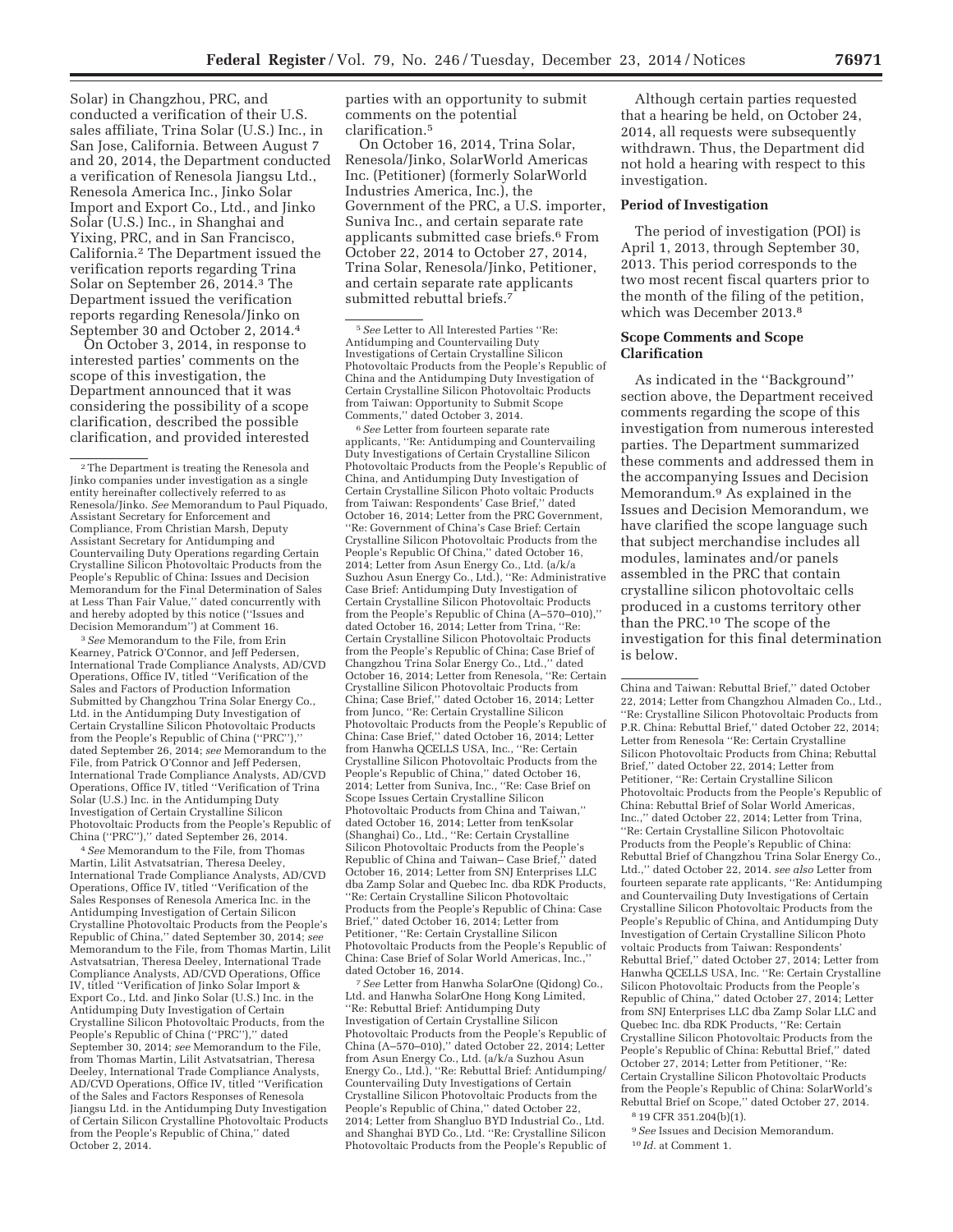# **Certifications No Longer Required for This Proceeding**

In the *Preliminary Determination,* the Department announced that (1) if an importer imports solar modules that were assembled in the PRC and (2) claims the solar modules do not contain solar cells manufactured in third countries using ingots, wafers, or partially produced solar cells manufactured in the PRC, the importer and PRC exporter of those solar modules are required to certify the claim and maintain documentation supporting the certifications.11 However, given the clarification to the scope language, the Department is revoking the importer and exporter certification requirements announced in the *Preliminary Determination.* Importers and PRC exporters will not be required to maintain the certifications identified in the *Preliminary Determination* for merchandise entered, or withdrawn from warehouse, for consumption on or after July 31, 2014, the date of publication of the *Preliminary Determination* notice in the **Federal Register**. The revocation of the certification requirements previously established in this investigation does not change or rescind the certification requirements established in connection with the existing AD order on crystalline silicon photovoltaic cells, whether or not assembled into modules, from the PRC.12

# **Scope of the Investigation**

The merchandise covered by this investigation is modules, laminates and/ or panels consisting of crystalline silicon photovoltaic cells, whether or not partially or fully assembled into other products, including building integrated materials. For purposes of this investigation, subject merchandise includes modules, laminates and/or panels assembled in the PRC consisting of crystalline silicon photovoltaic cells produced in a customs territory other than the PRC.

Subject merchandise includes modules, laminates and/or panels

assembled in the PRC consisting of crystalline silicon photovoltaic cells of thickness equal to or greater than 20 micrometers, having a p/n junction formed by any means, whether or not the cell has undergone other processing, including, but not limited to, cleaning, etching, coating, and/or addition of materials (including, but not limited to, metallization and conductor patterns) to collect and forward the electricity that is generated by the cell.

Excluded from the scope of this investigation are thin film photovoltaic products produced from amorphous silicon (a-Si), cadmium telluride (CdTe), or copper indium gallium selenide (CIGS). Also excluded from the scope of this investigation are modules, laminates and/or panels assembled in the PRC, consisting of crystalline silicon photovoltaic cells, not exceeding 10,000mm 2 in surface area, that are permanently integrated into a consumer good whose function is other than power generation and that consumes the electricity generated by the integrated crystalline silicon photovoltaic cells. Where more than one module, laminate and/or panel is permanently integrated into a consumer good, the surface area for purposes of this exclusion shall be the total combined surface area of all modules, laminates and/or panels that are integrated into the consumer good. Further, also excluded from the scope of this investigation are any products covered by the existing antidumping and countervailing duty orders on crystalline silicon photovoltaic cells, whether or not assembled into modules, laminates and/or panels, from the PRC.13

Merchandise covered by this investigation is currently classified in the Harmonized Tariff Schedule of the United States (HTSUS) under subheadings 8501.61.0000, 8507.20.8030, 8507.20.8040, 8507.20.8060, 8507.20.8090, 8541.40.6020, 8541.40.6030 and 8501.31.8000. These HTSUS subheadings are provided for convenience and customs purposes; the written description of the scope of this investigation is dispositive.

#### **Analysis of Comments Received**

All issues raised in the case and rebuttal briefs by parties to this investigation are addressed in the Issues and Decision Memorandum. A list of the issues which the parties raised and to which the Department responded in the Issues and Decision Memorandum is attached to this notice as an Appendix. The Issues and Decision Memorandum is a public document and is on file electronically via Enforcement and Compliance's Antidumping and Countervailing Duty Centralized Electronic Service System (ACCESS). ACCESS is available to registered users at *http://access.trade.gov* and it is available to all parties in the Central Records Unit, room 7046 of the main Department of Commerce building. In addition, a complete version of the Issues and Decision Memorandum can be accessed directly at *http:// enforcement.trade.gov/frn/.* The signed and electronic versions of the Issues and Decision Memorandum are identical in content.

Changes to the Margin Calculations Since the Preliminary Determination

Based on the Department's analysis of the comments received and our findings at verification, we made certain changes to the margin calculations. For a discussion of these changes, *see* the Issues and Decision Memorandum, the company-specific analysis and surrogate value memoranda, and the separate rate calculation memorandum, all dated concurrently with this notice.

#### **Verification**

As provided in section 782(i) of the Act and 19 CFR 351.307(b)(1)(i), in August 2014, the Department verified the information submitted by Trina Solar and Renesola/Jinko for use in the final determination. The Department used standard verification procedures, including examination of relevant accounting and production records and original source documents provided by Trina Solar and Renesola/Jinko.

### **Final Determination Margins**

The Department determines that the following weighted-average dumping margins exist for the period April 1, 2013 through September 30, 2013.

<sup>11</sup>*Preliminary Determination,* 79 FR 44901– 44902.

<sup>12</sup>*Crystalline Silicon Photovoltaic Cells, Whether or Not Assembled Into Modules, From the People's Republic of China: Final Affirmative Countervailing Duty Determination and Final Affirmative Critical Circumstances Determination,* 77 FR 63788 (October 17, 2012) (''crystalline silicon photovoltaic cells, whether or not assembled into modules, from the PRC'').

<sup>13</sup>*See Crystalline Silicon Photovoltaic Cells, Whether or Not Assembled Into Modules, From the People's Republic of China: Amended Final Determination of Sales at Less Than Fair Value, and Antidumping Duty Order,* 77 FR 73018 (December 7, 2012); *Crystalline Silicon Photovoltaic Cells, Whether or Not Assembled Into Modules, From the People's Republic of China: Countervailing Duty Order,* 77 FR 73017 (December 7, 2012).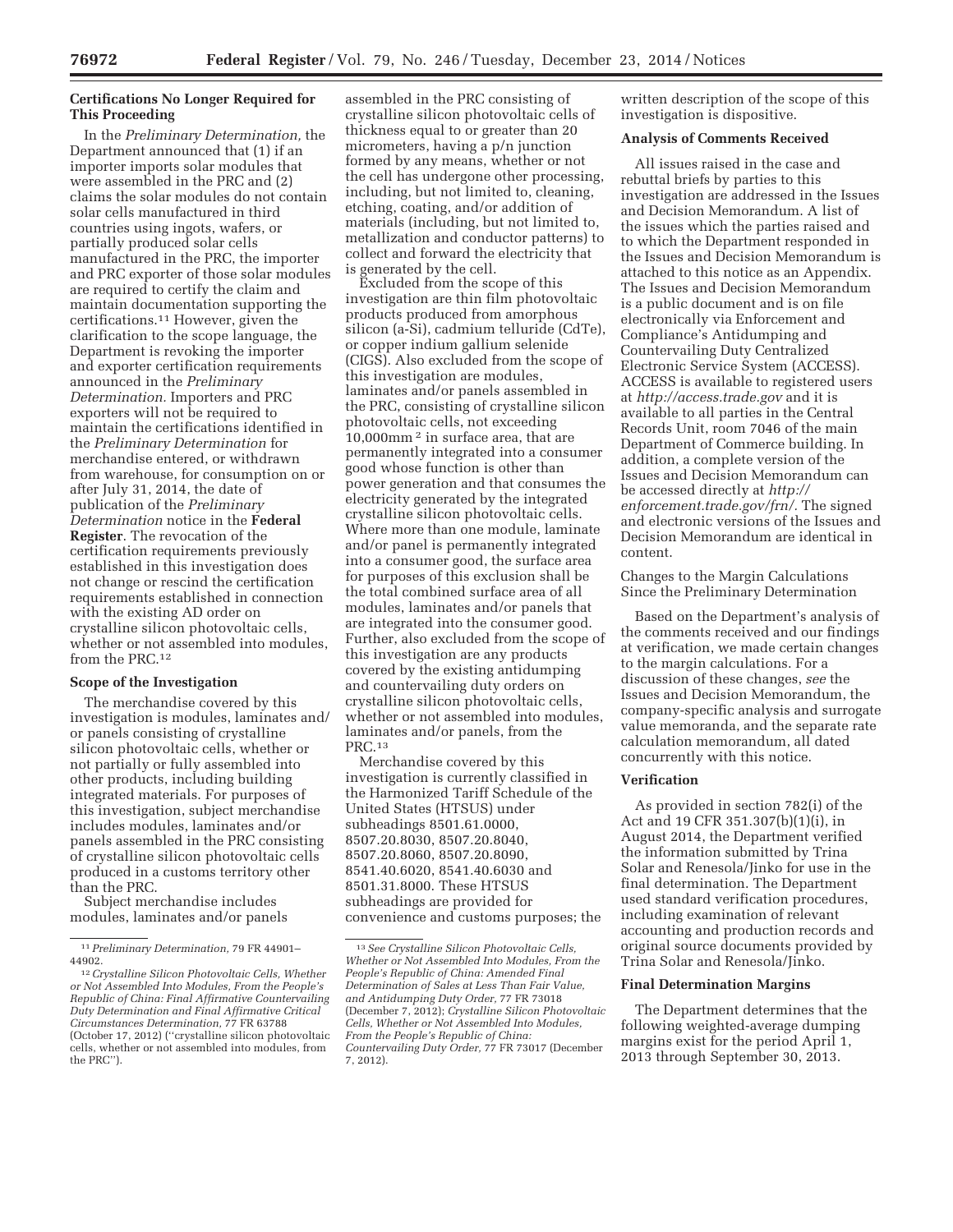| Exporter                                                                                                            | Producer                                                                                                                                                                   | Weighted-<br>average dumping<br>margin<br>(percent) |
|---------------------------------------------------------------------------------------------------------------------|----------------------------------------------------------------------------------------------------------------------------------------------------------------------------|-----------------------------------------------------|
| Changzhou Trina Solar Energy Co., Ltd./Trina Solar<br>(Changzhou) Science & Technology Co., Ltd.                    | Changzhou Trina Solar Energy Co., Ltd./Trina Solar<br>(Changzhou) Science & Technology Co., Ltd.                                                                           | 26.71                                               |
| Renesola Jiangsu Ltd./Renesola Zhejiang Ltd./Jinko Solar<br>Co. Ltd./Jinko Solar Import and Export Co., Ltd.        |                                                                                                                                                                            | 78.42                                               |
| Anji DaSol Solar Energy Science & Technology Co., Ltd.                                                              | Anji DaSol Solar Energy Science & Technology Co., Ltd.                                                                                                                     | 52.13                                               |
| Asun Energy Co., Ltd. (a/k/a Suzhou Asun Energy Co., Ltd.)<br>Baoding Tianwei Yingli New Energy Resources Co., Ltd. | Asun Energy Co., Ltd. (a/k/a Suzhou Asun Energy Co., Ltd.)<br>Baoding Tianwei Yingli New Energy Resources Co., Ltd.,                                                       | 52.13<br>52.13                                      |
|                                                                                                                     | Yingli Energy (China) Co., Ltd., and Lixian Yingli New En-<br>ergy Co., Ltd                                                                                                |                                                     |
|                                                                                                                     |                                                                                                                                                                            | 52.13                                               |
|                                                                                                                     | Canadian Solar Manufacturing (Luoyang) Inc., Canadian<br>Solar Manufacturing (Changshu), Inc.                                                                              | 52.13                                               |
| Canadian Solar Manufacturing (Changshu), Inc                                                                        | Canadian Solar Manufacturing (Changshu), Inc                                                                                                                               | 52.13                                               |
|                                                                                                                     |                                                                                                                                                                            | 52.13                                               |
| CEEG Nanjing Renewable Energy Co., Ltd.                                                                             |                                                                                                                                                                            | 52.13<br>52.13                                      |
|                                                                                                                     |                                                                                                                                                                            | 52.13                                               |
|                                                                                                                     |                                                                                                                                                                            | 52.13                                               |
| Hainan Yingli New Energy Resources Co. Ltd.                                                                         |                                                                                                                                                                            | 52.13                                               |
| Hangzhou Zhejiang University Sunny Energy Science and<br>Technology Co., Ltd.                                       | Hangzhou Zhejiang University Sunny Energy Science and<br>Technology Co., Ltd.                                                                                              | 52.13                                               |
|                                                                                                                     |                                                                                                                                                                            | 52.13                                               |
|                                                                                                                     |                                                                                                                                                                            | 52.13                                               |
|                                                                                                                     |                                                                                                                                                                            | 52.13                                               |
| Hengdian Group DMEGC Magnetics Co., Ltd.                                                                            |                                                                                                                                                                            | 52.13                                               |
| Hengshui Yingli New Energy Resources Company Limited                                                                | Hengshui Yingli New Energy Resources Company Limited                                                                                                                       | 52.13                                               |
|                                                                                                                     | Jiangyin Xinhui Solar Co., Ltd.; Altusvia Energy Taicang Co.,<br>Ltd.; Hareon Solar Technology Co., Ltd                                                                    | 52.13                                               |
|                                                                                                                     |                                                                                                                                                                            | 52.13                                               |
|                                                                                                                     |                                                                                                                                                                            | 52.13                                               |
|                                                                                                                     |                                                                                                                                                                            | 52.13                                               |
|                                                                                                                     |                                                                                                                                                                            | 52.13                                               |
| MOTECH (Suzhou) Renewable Energy Co., Ltd.                                                                          | MOTECH (Suzhou) Renewable Energy Co., Ltd.                                                                                                                                 | 52.13                                               |
| Ningbo Qixin Solar Electrical Appliance Co., Ltd.                                                                   | Ningbo Qixin Solar Electrical Appliance Co., Ltd.                                                                                                                          | 52.13                                               |
|                                                                                                                     |                                                                                                                                                                            | 52.13                                               |
|                                                                                                                     |                                                                                                                                                                            | 52.13                                               |
|                                                                                                                     |                                                                                                                                                                            | 52.13                                               |
| Shanghai Solar Energy Science & Technology Co., Ltd.                                                                |                                                                                                                                                                            | 52.13                                               |
| Shenzhen Jiawei Photovoltaic Lighting Co. Ltd.                                                                      | Shenzhen Jiawei Photovoltaic Lighting Co. Ltd.                                                                                                                             | 52.13                                               |
|                                                                                                                     |                                                                                                                                                                            | 52.13                                               |
|                                                                                                                     |                                                                                                                                                                            | 52.13<br>52.13                                      |
|                                                                                                                     | Shenzhen Jiawei Photovoltaic Lighting Co. Ltd., Wuhan FYY                                                                                                                  | 52.13                                               |
|                                                                                                                     | Technology Co., Ltd                                                                                                                                                        |                                                     |
|                                                                                                                     |                                                                                                                                                                            | 52.13                                               |
| Upsolar Global Co., Ltd. and including Upsolar Group, Co.,                                                          |                                                                                                                                                                            | 52.13<br>52.13                                      |
| Ltd                                                                                                                 |                                                                                                                                                                            | 52.13                                               |
|                                                                                                                     |                                                                                                                                                                            | 52.13                                               |
|                                                                                                                     |                                                                                                                                                                            | 52.13                                               |
|                                                                                                                     | Yingli Energy (China) Company Limited, Baoding Tianwei<br>Yingli New Energy Resources Co., Ltd. and Lixian Yingli                                                          | 52.13                                               |
| Yingli Green Energy International Trading Limited                                                                   | New Energy Co., Ltd<br>Yingli Energy (China) Company Limited, Baoding Tianwei<br>Yingli New Energy Resources Co., Ltd., and Hainan Yingli<br>New Energy Resources Co., Ltd | 52.13                                               |
|                                                                                                                     |                                                                                                                                                                            | 52.13                                               |
| PRC-Wide Rate                                                                                                       |                                                                                                                                                                            | 165.04                                              |

# **PRC-Wide Entity**

Consistent with the *Preliminary Determination,* the PRC-wide entity includes, among other companies, CSG PVTech Co., Ltd.; Lianyungang Shenzhou New Energy Co., Ltd.; Lightway Green New Energy Co., Ltd.;

SunEnergy (S.Z.) Co., Ltd.; SunPower Corporation (U.S.); Jiawei Solarchina (Shenzhen) Co., Ltd.; and Sumec Hardware & Tools Co., Ltd. We found these companies either have not demonstrated an absence of *de facto*  government control, or did not have a sales transaction during the POI that provided a basis for granting separate rate status.14

<sup>14</sup>*See* the memorandum from Jeff Pedersen, Senior International Trade Analyst, Office IV, AD/ CVD Operations to Abdelali Elouaradia, Director, Continued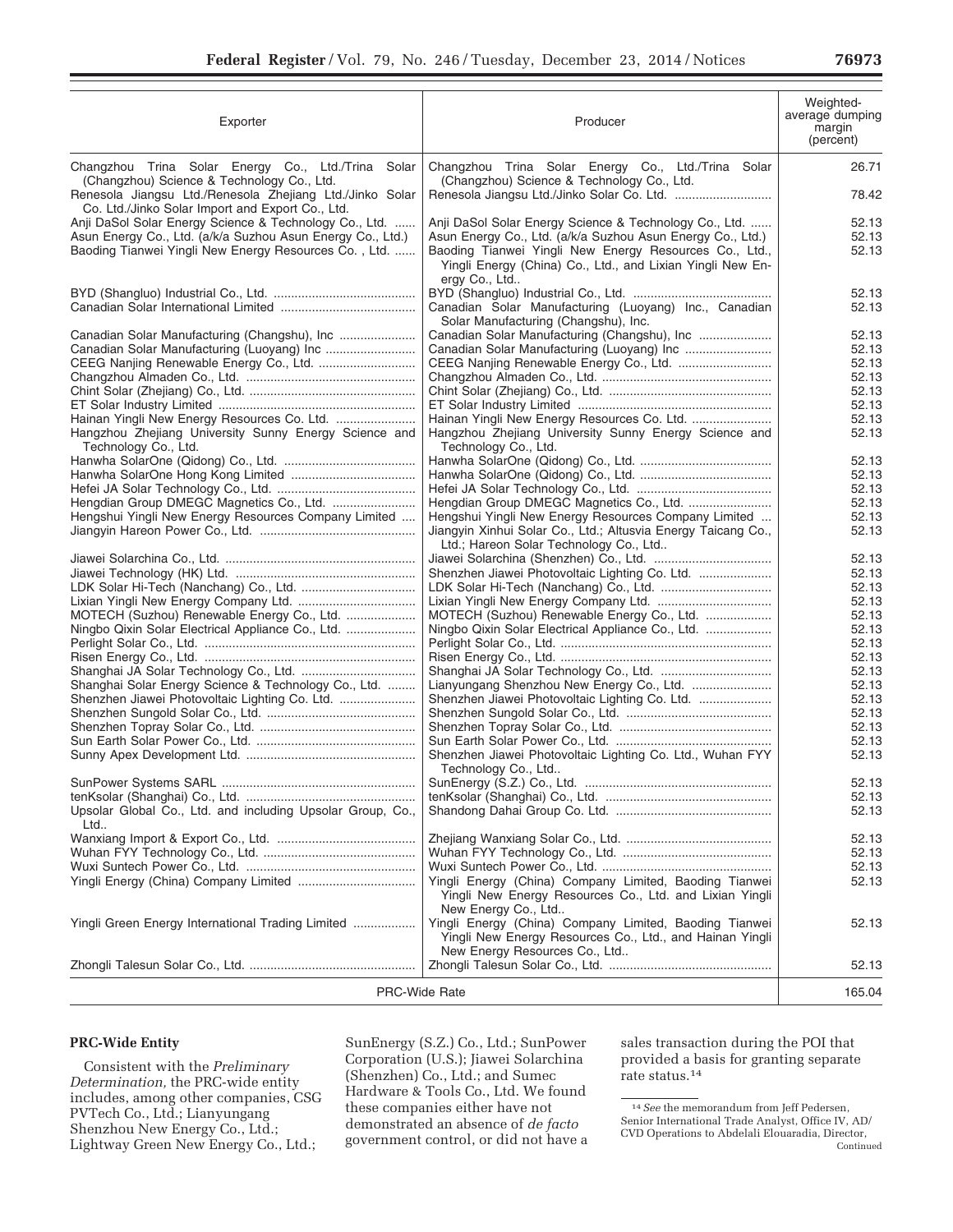The PRC-wide entity also includes 35 PRC exporters and/or producers of the merchandise under consideration during the POI that did not respond to the Department's request for information.15 These companies withheld necessary information, failed to provide information by the established deadlines, and significantly impeded this proceeding by not submitting the requested quantity and value information within the meaning of sections  $776(a)(1)$  and  $(a)(2)(A)$ –(C) of the Act, and further, failed to cooperate by not acting to the best of their ability to comply with the Department's requests for information within the meaning of section 776(b) of the Act. Therefore, we are continuing to apply adverse facts available to the PRC-wide entity. *See* Issues and Decision Memorandum for further discussion.

#### **Disclosure**

We intend to disclose to parties the calculations performed in this proceeding within five days of the date of publication of this notice in accordance with 19 CFR 351.224(b).

### **Separate Rate**

The rate assigned to companies granted separate rate status that were not individually examined is normally determined based on the weightedaverage of the estimated dumping margins calculated for exporters and producers individually investigated, excluding zero and *de minimis* margins or margins based entirely on facts available (FA).16 In this investigation,

Issues and Decision Memorandum. 15Those companies are: Beijing Hope Industry, China Sunergy, CNPV, EGing, ENN Solar Energy, Era Solar, Goldpoly (Quanzhou), Himin Holdings, Jetion, Jia Yi Energy Technology, Jiasheng Photovoltaic Tech., Jiutai Energy, Komaes Solar, Leye Photovoltaic Science Tech., Magi Solar Technology, Perfectenergy, Polar Photovoltaics, Qiangsheng (QS Solar), Refine Solar, Risun Solar (JiangXi Ruijing Solar Power Co., Ltd.), Shanghai Chaori Solar Energy, Shangpin Solar, Shanshan Ulica, Shenglong PV-Tech, Shenzhen Global Solar Energy Tech., Shuqimeng Energy Tech, Skybasesolar, Solargiga Energy Holdings Ltd., Sopray Solar, Sunlink PV, Tianjin Jinneng Solar Cell, Topsolar, Trony, Weihai China Glass Solar, and Yuhan Sinosola. For an additional 12 PRC exporters and/or producers of merchandise that were named in the Petition, the Department issued a questionnaire, but did not receive confirmation of delivery. Those companies are: Aiko Solar, Best Solar Hi-tech, Dai Hwa Industrial, Eoplly New Energy, Golden Partner development, Innovosolar, Jiangxi Green Power Co. Ltd., Sanjing Silicon, Sunflower, Sunvim Solar Technology, Yunnan Tianda, and Yunnan Zhuoye Energy. *See*  memorandum to the file from Erin Kearney, International Trade Analyst, Office 4, AD/CVD Operations on the subject ''Delivery of Quantity and Value Questionnaires'' dated March 12, 2014.

16*See* section 735(c)(5)(A) of the Act.

we calculated above *de minimis*  estimated weighted-average dumping margins that are not based on total FA for the two mandatory respondents, Trina Solar and Renesola/Jinko. Because we individually examined two companies in this investigation, basing the estimated dumping margin for the companies not individually examined on a weighted-average of the dumping margins for the two individually examined companies risks disclosure of business proprietary information (BPI). Therefore, we calculated both a weighted-average of the dumping margins calculated for the two mandatory respondents using public values for their sales of subject merchandise and a simple average of these two dumping margins, and selected, as the separate rate, the average that provides a more accurate proxy for the weighted-average margin of both companies calculated using BPI.17

### **Continuation of Suspension of Liquidation**

In accordance with section 735(c)(1)(B) of the Act, the Department will instruct U.S. Customs and Border Protection (CBP) to continue to suspend liquidation of all appropriate entries of certain solar products from the PRC as described in the ''Scope of the Investigation'' section, which were entered, or withdrawn from warehouse, for consumption on or after July 31, 2014, the date of publication in the **Federal Register** of the notice of an affirmative preliminary determination that certain solar products are being, or are likely to be, sold in the United States at LTFV. Further, consistent with our practice, where the product from the PRC under investigation is also subject to a concurrent countervailing duty (CVD) investigation, the Department will instruct CBP to require a cash deposit 18 equal to the weighted-average amount by which the normal value exceeds U.S. price, adjusted where appropriate for export subsidies and estimated domestic subsidy passthrough.19 The cash deposit rates, before any adjustments for export subsidies and estimated domestic subsidy passthrough,20 are as follows: (1) For each

20With respect to a final affirmative countervailing duty determination in the

exporter/producer combination listed in the table above, the cash deposit rate will be equal to the dumping margin listed for that exporter/producer combination in the table; (2) for all other combinations of PRC exporters/ producers of the merchandise under consideration, the cash deposit rate will be equal to the dumping margin established for the PRC-wide entity; and (3) for all non-PRC exporters of the merchandise under consideration which have not received their own separate rate above, the cash deposit rate will be equal to the cash deposit rate applicable to the PRC exporter/producer combination that supplied that non-PRC exporter. These suspension-ofliquidation instructions will remain in effect until further notice.

#### **ITC Notification**

In accordance with section 735(d) of the Act, we notified the International Trade Commission (ITC) of the final affirmative determination of sales at LTFV. As the Department's final determination is affirmative, in accordance with section 735(b)(2) of the Act, the ITC will determine, within 45 days, whether the domestic industry in the United States is materially injured, or threatened with material injury, by reason of imports of subject merchandise, or sales (or the likelihood of sales) for importation, of the subject merchandise. If the ITC determines that such injury does not exist, this proceeding with be terminated and all estimated duties deposited as a result of the suspension of liquidation will be refunded. If the ITC determines that such injury does exist, the Department will issue an antidumping duty order directing CBP to assess, upon further instructions by the Department, antidumping duties on all imports of the subject merchandise entered, or withdrawn from warehouse, for consumption on or after the effective date of the suspension of liquidation.

### **Return or Destruction of Proprietary Information**

This notice also serves as a reminder to the parties subject to administrative protective order (APO) of their responsibility concerning the disposition of propriety information

Office IV AD/CVD Operations regarding ''Companies Not Receiving a Separate Rate,'' dated July 24, 2014; *see also* Comments 7 and 8 of the

<sup>17</sup>*See* the December 15, 2014, memorandum from Jeff Pedersen to the File entitled ''Calculation of the Final Margin for Separate Rate Recipients.''

<sup>18</sup>*See* Modification of Regulations Regarding the Practice of Accepting Bonds During the Provisional Measures Period in Antidumping and Countervailing Duty Investigations, 76 FR 61042 (October 3, 2011).

<sup>19</sup>*See* sections 772(c)(1)(C) and 777A(f) of the Act.

companion investigation, because the provisional measures period has expired, Commerce will only order the resumption of the suspension of liquidation, and require cash deposits for countervailing duties equal to the final subsidy rates, if the U.S. International Trade Commission issues a final affirmative injury determination. In the event of a final affirmative injury determination, the Department will make an adjustment to AD cash deposits where appropriate for export subsidies and estimated domestic subsidy pass-through.